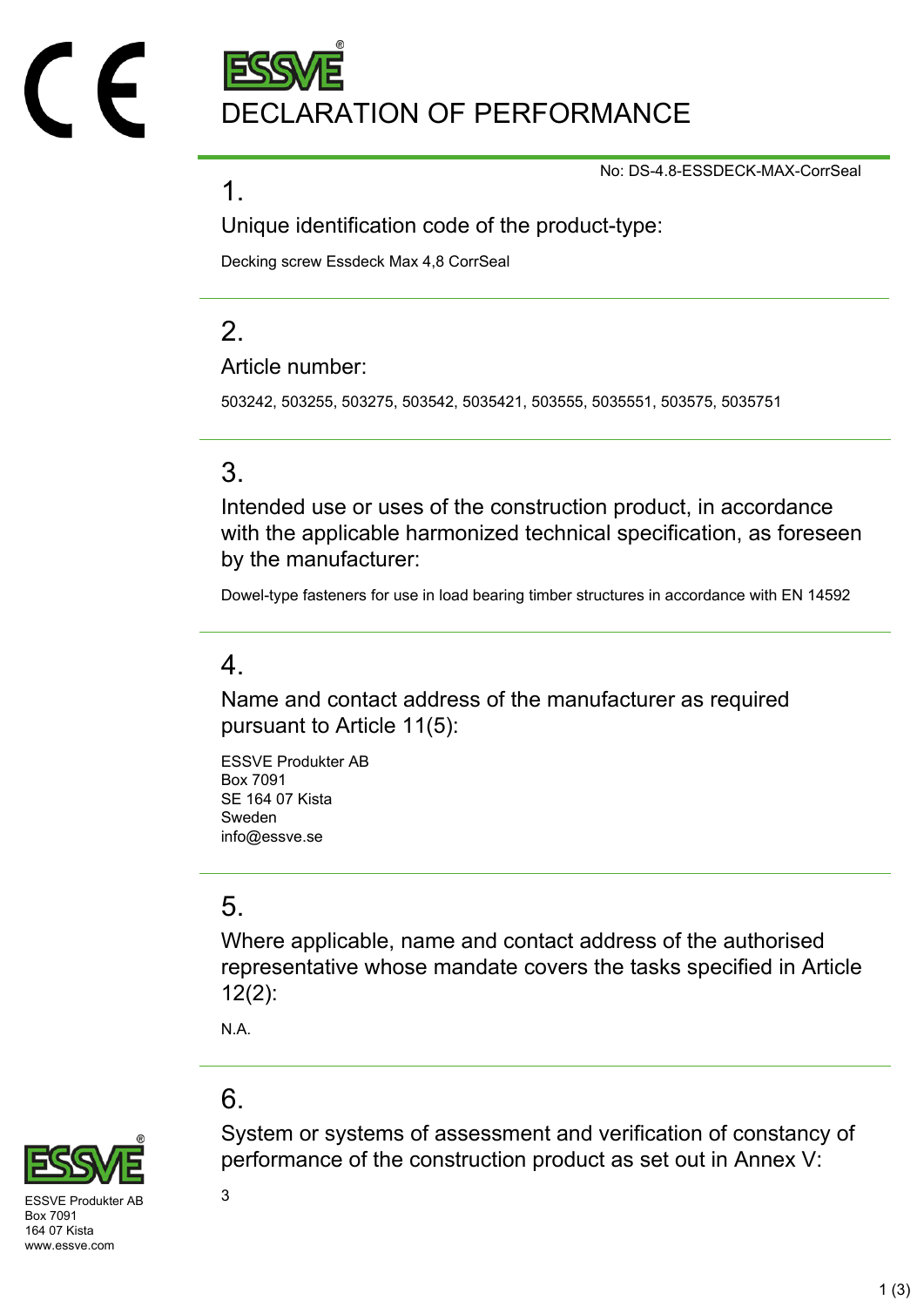# DECLARATION OF PERFORMANCE

No: DS-4.8-ESSDECK-MAX-CorrSeal

## 7.

In case of the declaration of performance concerning a construction product covered by a harmonised standard:

1015 performed: Initial Type Testing (ITT) under system:3 and issued:Test report

### 8.

In case of the declaration of performance concerning a construction product for which a European Technical Assessment has been issued:

N.A. issued: in the basis of: performed: under system: and issued:

# 9.

Declared performance:

| <b>Essential characteristics</b>                                              | Performance                            | Harmonised technical specification |
|-------------------------------------------------------------------------------|----------------------------------------|------------------------------------|
| $M_{v k}$ [Nmm]                                                               | 4200                                   | EN 14592:2008+A1:2012              |
| $f_{ax,k}$ [N/mm <sup>2</sup> ] for $\rho_k$ = 350 kg/m <sup>3</sup>          | 13.2                                   | EN 14592:2008+A1:2012              |
| $f_{\text{head},k}$ [N/mm <sup>2</sup> ] for $\rho_k$ = 350 kg/m <sup>3</sup> | 24.3                                   | EN 14592:2008+A1:2012              |
| $f_{tens.k}$ [kN]                                                             | 7.3                                    | EN 14592:2008+A1:2012              |
| $f_{\text{tor }k}$ [Nm] / $R_{\text{tor }k}$ [Nm] $\geq 1.5$                  | 1,7 ( $\rho$ = 450 kg/m <sup>3</sup> ) | EN 14592:2008+A1:2012              |
| Durability (i.e. corrosion protection)                                        | Service class 3 acc. to EN 1995-1-1    | EN 14592:2008+A1:2012              |
| $d_1$ [mm]                                                                    | 3.8                                    | EN 14592:2008+A1:2012              |



Box 7091 164 07 Kista www.essve.com